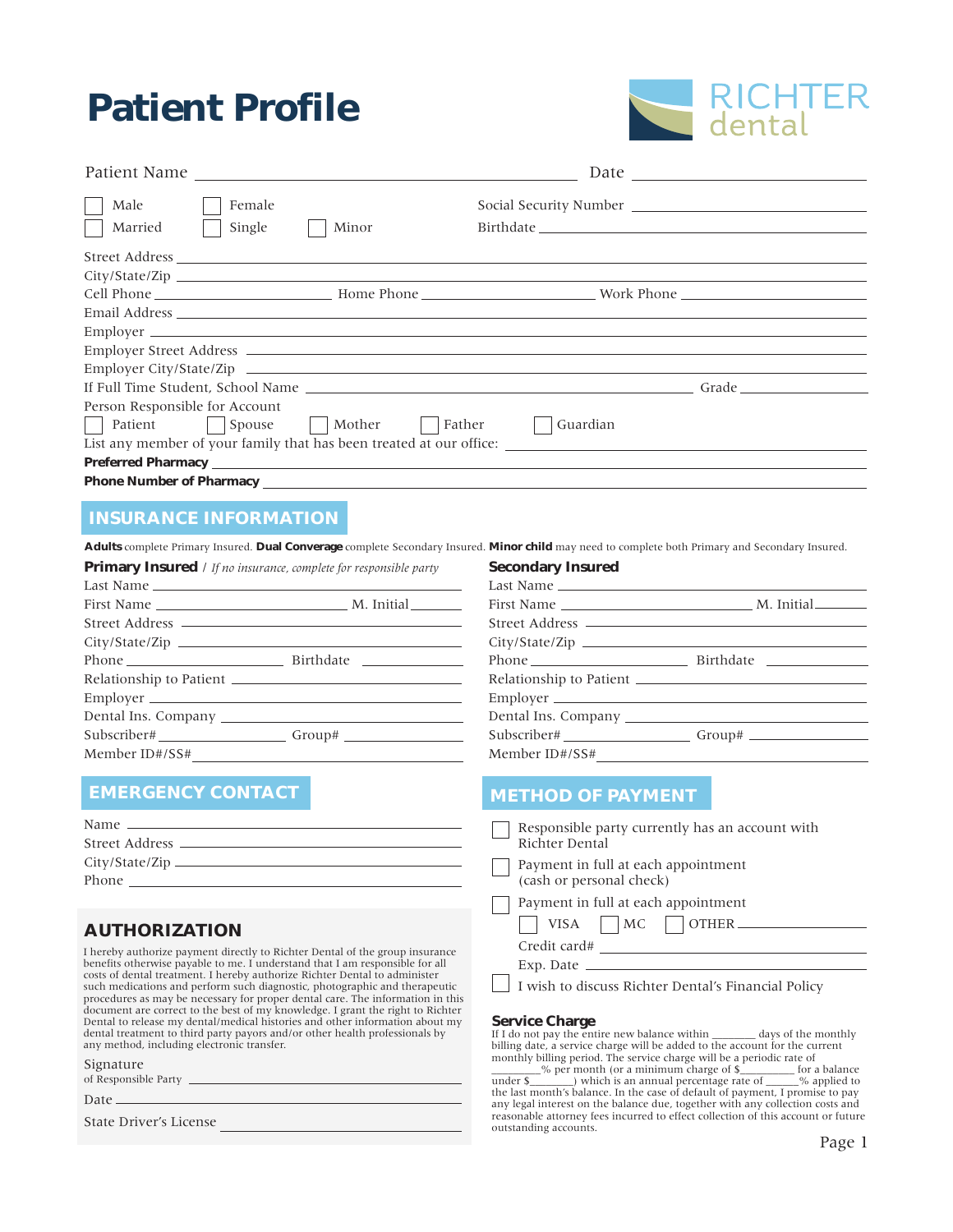## **How Did You Hear About Us?**



| Another Patient            |  |
|----------------------------|--|
|                            |  |
| Referring Doctor           |  |
|                            |  |
| Referral Campaign Postcard |  |
| Richter Dental Website     |  |
|                            |  |
| Facebook                   |  |
|                            |  |
| Richter Dental Mailer      |  |
|                            |  |
| Google                     |  |
|                            |  |
| Yelp                       |  |
|                            |  |
| Yellow Pages               |  |
|                            |  |
| Newspaper                  |  |
|                            |  |
| Other: _                   |  |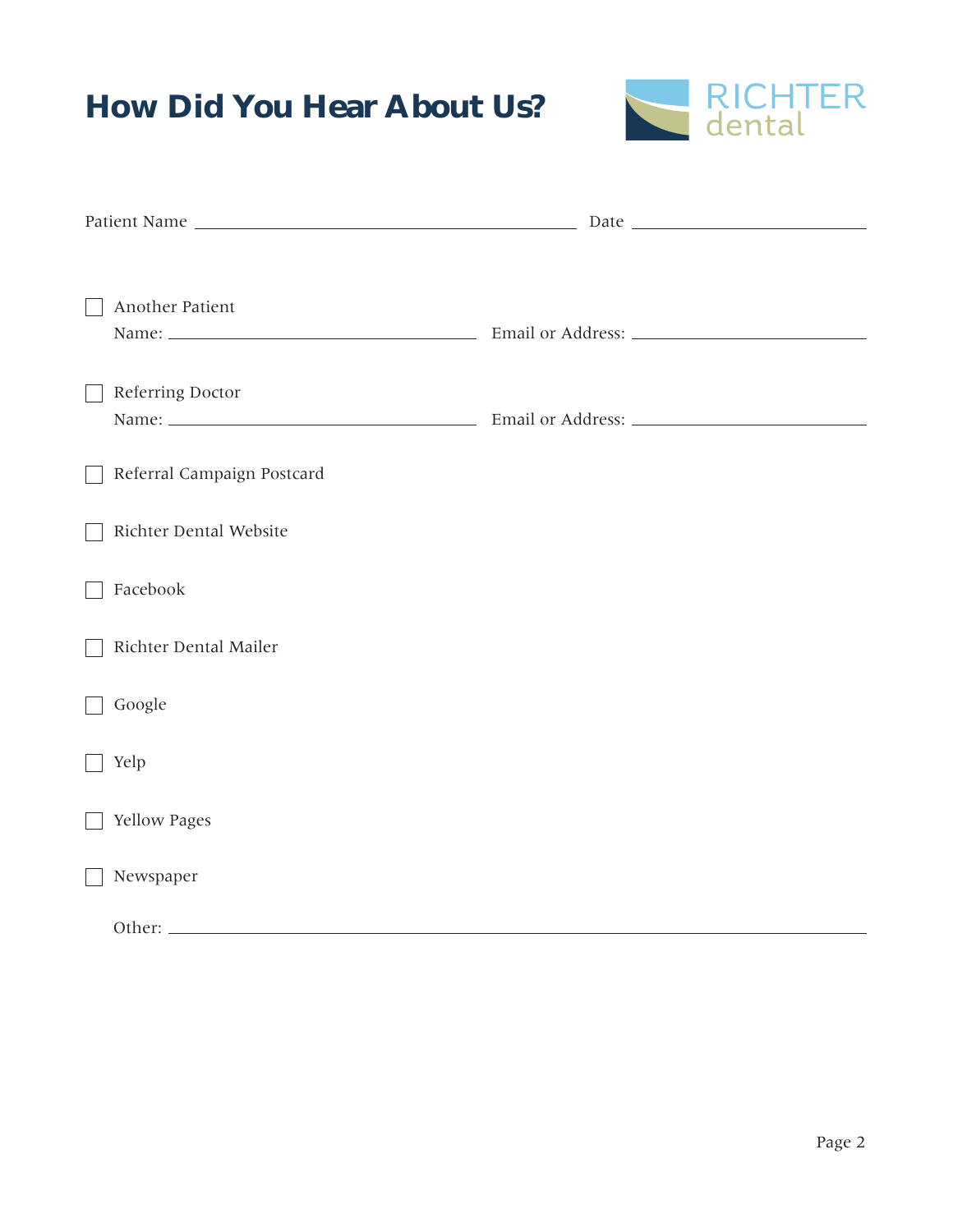## **Dental History**



| Patient Name                                | Date |  |
|---------------------------------------------|------|--|
| Primary reason for this dental appointment: |      |  |
| Examination                                 |      |  |
| Emergency                                   |      |  |
| Consultation                                |      |  |

### **DENTAL HISTORY**

| Yes                            | N <sub>0</sub> | Do you have a specific dental problem?                                                                                                                                                                                         |
|--------------------------------|----------------|--------------------------------------------------------------------------------------------------------------------------------------------------------------------------------------------------------------------------------|
|                                |                |                                                                                                                                                                                                                                |
| Yes                            | N <sub>0</sub> | Do you have dental examinations on a routine basis?                                                                                                                                                                            |
|                                |                | Last visit results and the second second second second second second second second second second second second second second second second second second second second second second second second second second second second |
| Yes                            | N <sub>0</sub> | Do you brush and floss on a routine basis?                                                                                                                                                                                     |
|                                |                |                                                                                                                                                                                                                                |
| Yes                            | N <sub>0</sub> | Do you think you have active decay or gum disease?                                                                                                                                                                             |
| Yes                            | No             | Do your gums ever bleed?                                                                                                                                                                                                       |
|                                |                |                                                                                                                                                                                                                                |
| Yes                            | N <sub>0</sub> | Any sores or growths in your mouth?                                                                                                                                                                                            |
|                                |                |                                                                                                                                                                                                                                |
| Yes                            | No             | Does food catch between your teeth?                                                                                                                                                                                            |
| Yes                            | No             | Do you have any loose teeth?                                                                                                                                                                                                   |
| Yes                            | N <sub>0</sub> | Do you want to keep your remaining teeth?                                                                                                                                                                                      |
| Yes                            | No             | Do you ever have clicking, popping, or discomfort in the jaw?                                                                                                                                                                  |
| Yes                            | N <sub>0</sub> | Do you clench or grind?                                                                                                                                                                                                        |
| Yes                            | N <sub>0</sub> | Do you smoke or chew?                                                                                                                                                                                                          |
| Yes                            | N <sub>0</sub> | Have your past experiences in dental offices always been positive?                                                                                                                                                             |
| Yes                            | N <sub>0</sub> | Do you like your smile?                                                                                                                                                                                                        |
|                                |                |                                                                                                                                                                                                                                |
|                                |                |                                                                                                                                                                                                                                |
|                                |                |                                                                                                                                                                                                                                |
| Date of last full mouth x-rays |                |                                                                                                                                                                                                                                |

### **UPDATES**

I have read my DENTAL HISTORY dated\_\_\_\_\_\_\_\_\_\_ and confirm that it adequately states past and present conditions.

| Date | Exceptions        | Patient Signature  |
|------|-------------------|--------------------|
| Date | <b>Exceptions</b> | Patient Signature_ |
| Date | Exceptions        | Patient Signature_ |
| Date | Exceptions        | Patient Signature  |
| Date | Exceptions        | Patient Signature_ |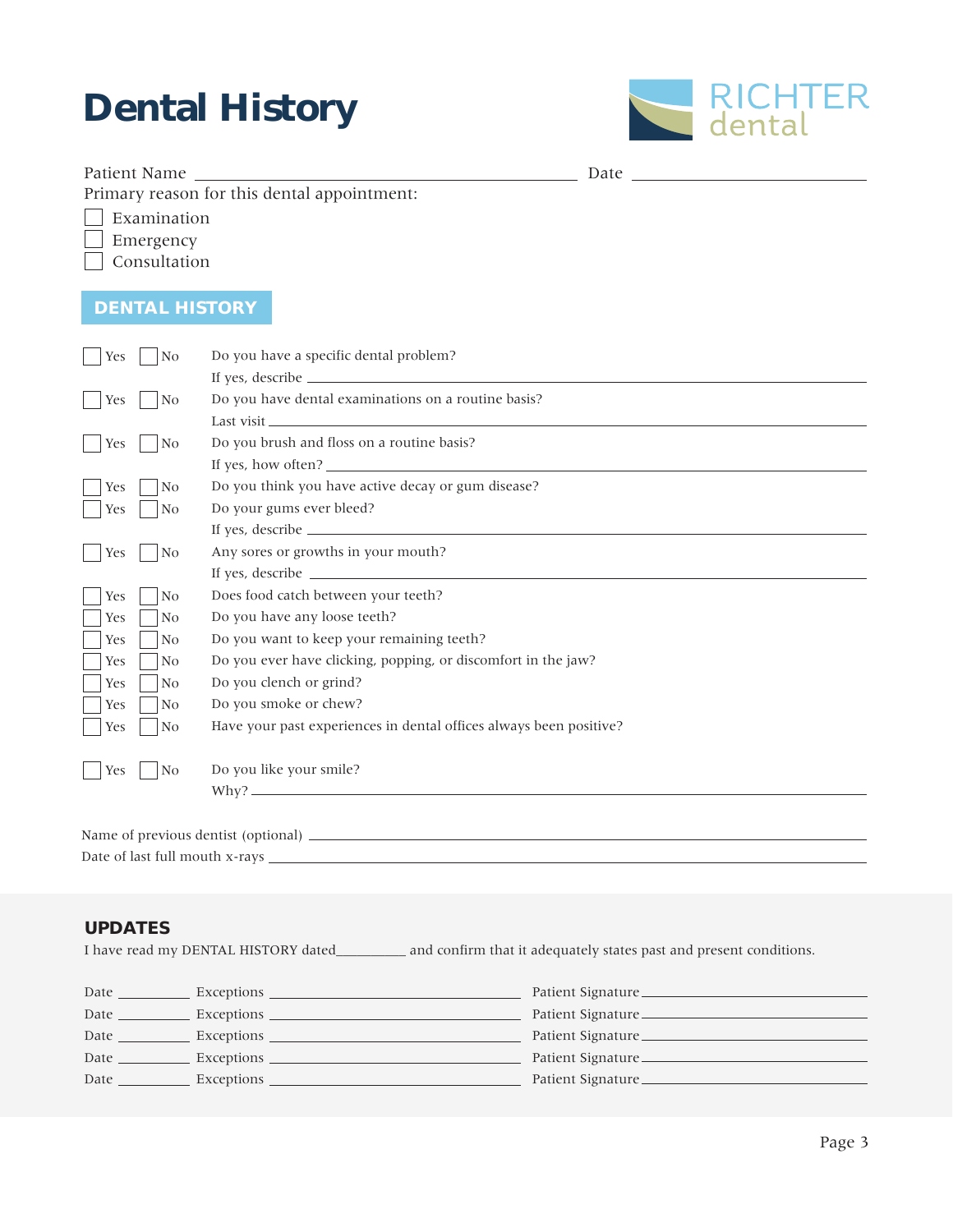## **Medical History**



Patient Name Date

### **MEDICAL HISTORY**

| Are you under a physician's care now?<br>N <sub>0</sub><br>Yes                                                  |                                                                                     |  |
|-----------------------------------------------------------------------------------------------------------------|-------------------------------------------------------------------------------------|--|
|                                                                                                                 |                                                                                     |  |
|                                                                                                                 |                                                                                     |  |
|                                                                                                                 |                                                                                     |  |
| No<br>Yes                                                                                                       | Have you ever been hospitalized or had a major operation?                           |  |
|                                                                                                                 |                                                                                     |  |
| No<br>Yes                                                                                                       | Have you ever had a serious injury to your head or neck?                            |  |
|                                                                                                                 |                                                                                     |  |
| N <sub>0</sub><br>Yes                                                                                           | Are you taking any medications, aspirin, vitamins, herbals, pills or drugs?         |  |
|                                                                                                                 | Are you on a special diet?                                                          |  |
| Yes<br>No                                                                                                       |                                                                                     |  |
| Yes<br>N <sub>0</sub>                                                                                           | Are you allergic to any medications or substances?                                  |  |
|                                                                                                                 | Aspirin<br>Acrylic                                                                  |  |
|                                                                                                                 | Penicillin<br>Metal                                                                 |  |
|                                                                                                                 | Codeine<br>Latex rubber                                                             |  |
|                                                                                                                 | Milk<br>Other $\_\_$                                                                |  |
|                                                                                                                 |                                                                                     |  |
| Women (please check):                                                                                           |                                                                                     |  |
|                                                                                                                 | Pregnant/trying to get pregnant                                                     |  |
| Nursing                                                                                                         |                                                                                     |  |
| Taking oral contraceptives                                                                                      |                                                                                     |  |
| If yes, list                                                                                                    |                                                                                     |  |
|                                                                                                                 |                                                                                     |  |
|                                                                                                                 | Have you ever taken any of the following medications?                               |  |
| Fen-Phen (If yes, please call prior to your appointmentpremedication or changes in medication may be required.) |                                                                                     |  |
| Bisphophonates                                                                                                  |                                                                                     |  |
| Aredia I.V.                                                                                                     |                                                                                     |  |
| Reclast I.V.                                                                                                    |                                                                                     |  |
| Zometa I.V.                                                                                                     |                                                                                     |  |
| Fosamax, Actonel, Boniva                                                                                        |                                                                                     |  |
| Protease Inhibitor                                                                                              |                                                                                     |  |
|                                                                                                                 |                                                                                     |  |
|                                                                                                                 |                                                                                     |  |
| N <sub>0</sub><br>Yes                                                                                           | Do you wish to talk to the dentist privately about any problem?<br>If yes, describe |  |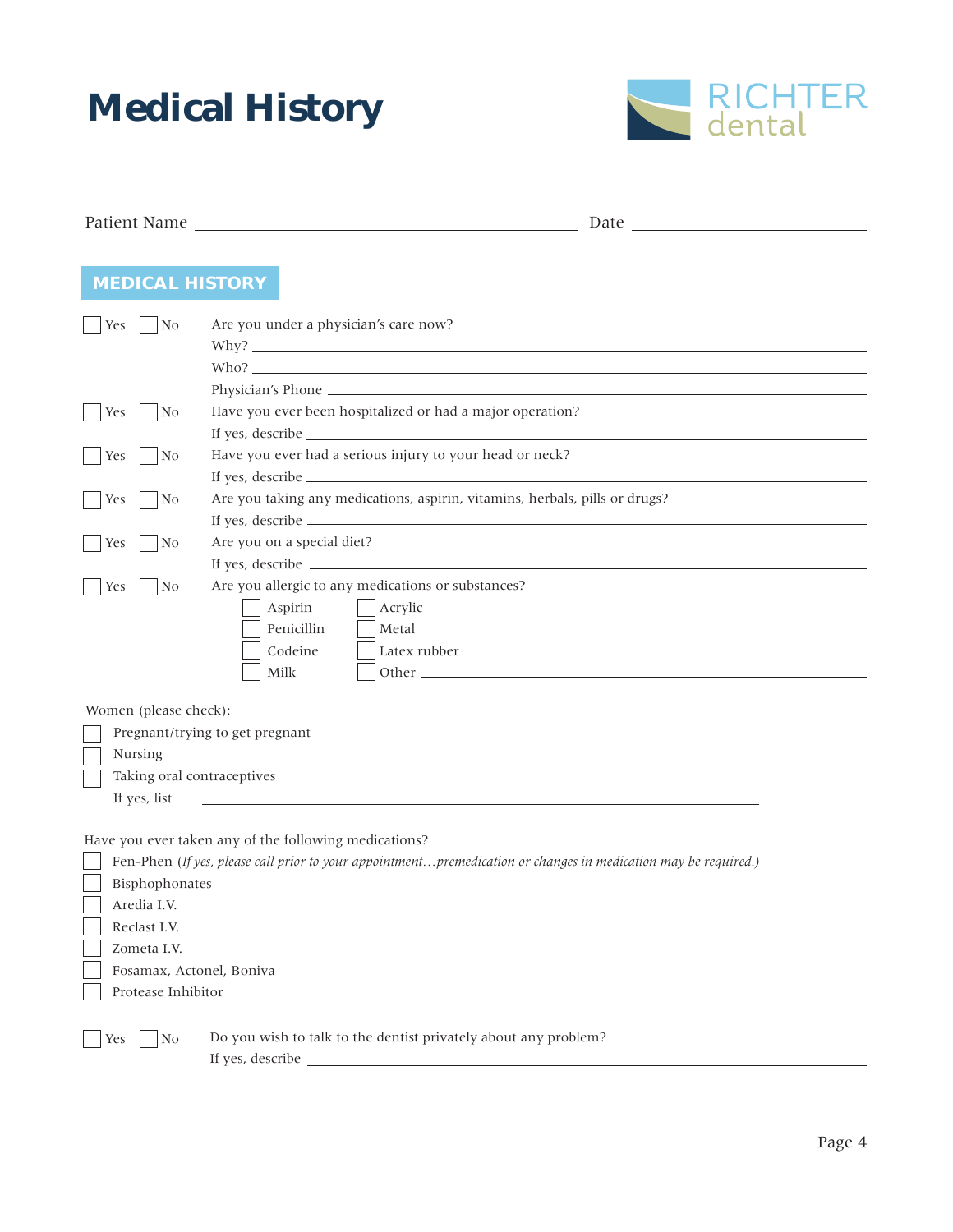### **Medical History Continued**



### Patient Name Date

Do you now have or have you ever had any of the following?

\**If yes, please call prior to your appointment…premedication or changes in medication may be required.)*



Have you ever had any other serious illness not checked above?

If yes, describe

### **UPDATES**

| I have read my MEDICAL HISTORY dated | and confirm that it adequately states past and present conditions. |
|--------------------------------------|--------------------------------------------------------------------|
|                                      |                                                                    |

| Date $\_\_$ | Exceptions –   | Patient Signature- |
|-------------|----------------|--------------------|
|             |                | Patient Signature- |
| Date $\_\_$ | — Exceptions – | Patient Signature- |
| $Date$ $-$  | Exceptions –   | Patient Signature- |
| Date        | Exceptions     | Patient Signature  |

| <b>REVIEWED BY DOCTOR</b>                   | Date | <b>BP</b> | Pulse |
|---------------------------------------------|------|-----------|-------|
| History Review/Significant Findings _______ |      |           |       |
|                                             |      |           |       |
|                                             |      |           |       |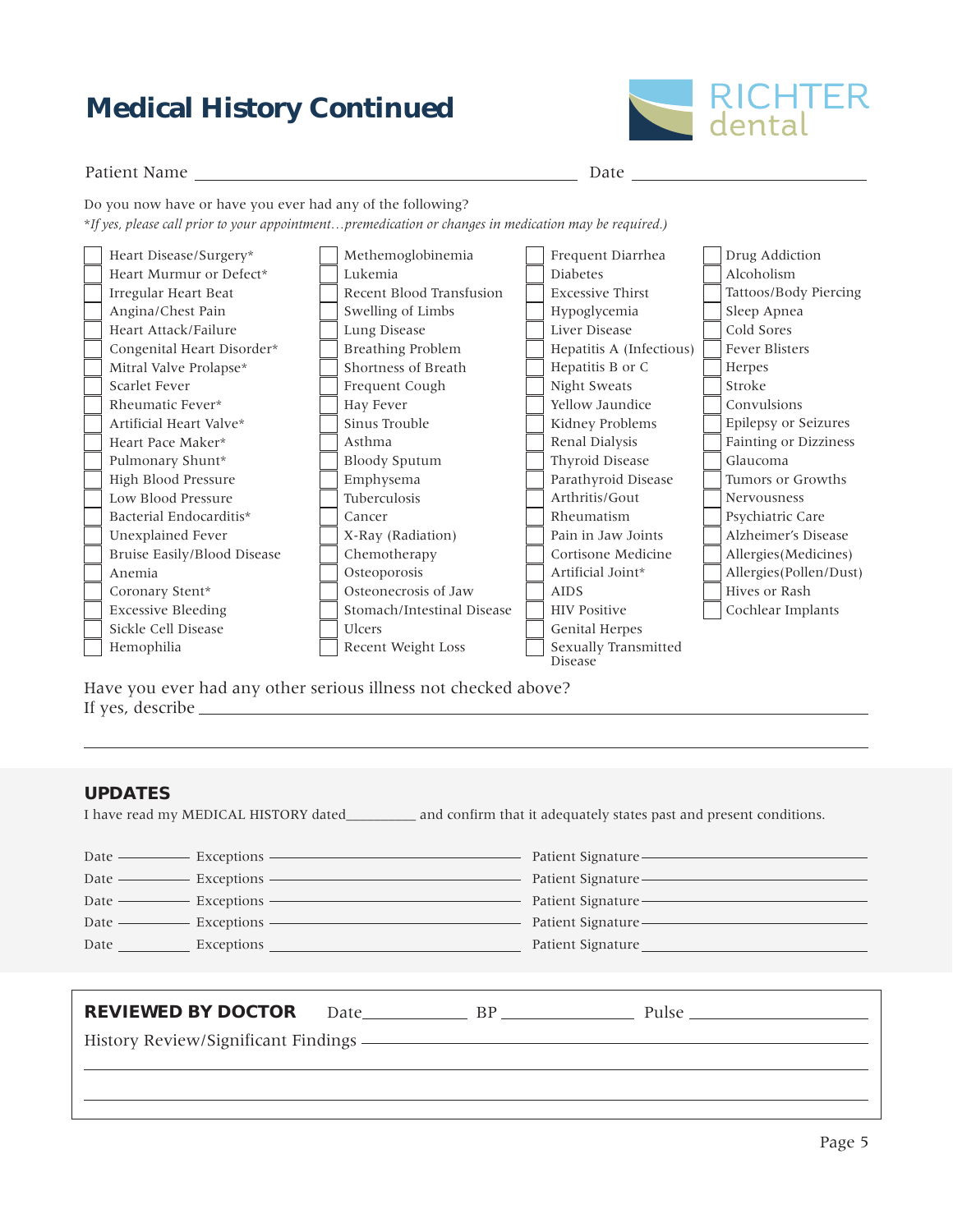# **Sleep Apnea Survey**



| Height ________ inches Weight ________ lb Age __________<br>Collar size of shirt: S,M,L,XL, or inches<br>Neck circumference ____________ cm (this will be measured by staff) |  |
|------------------------------------------------------------------------------------------------------------------------------------------------------------------------------|--|
| <b>High risk of Obstructive Sleep Apnea</b> = answering yes to 3 or more items<br>Low risk of Obstructive Sleep Apnea= answering yes to less than 3 items                    |  |
| 1. Do you snore loudly (louder than talking or loud enough to be heard through closed doors)?<br>$Yes \mid \text{No}$                                                        |  |

- 2. Do you often feel tired, fatigued, or sleepy during daytime? No No
- 3. Has anyone observed you stop breathing during your sleep?  $|$  Yes  $|$  No
- 4. Do you have, or are you being treated for high blood pressure?  $\Box$ Yes  $\Box$ No
- 5. Is your BMI more than 35?  $\Box$ Yes  $\Box$ No
- 6. Are you over 50 years old?  $\bigcap$  Yes  $\bigcap$  No
- 7. Neck circumference greater than 40cm?  $\bigcap$  Yes  $\bigcap$  No

How likely are you to doze off or fall asleep in the following situations, in contrast to feeling just tired? This refers to your usual way of life in recent times. Even if you have not been in the following situations recently, try to consider how they would have affected you. It is important that you answer each question as best you can.

### **Choose the most appropriate number for each situation:**

- **0** = would never doze
- $1 =$  slight chance of dozing
- **2** = moderate chance of dozing
- **3** = high chance of dozing

### **Situation Chance of Dozing (0-3)**

| .                                                               |                   | $\frac{1}{2}$ |  |   |  |
|-----------------------------------------------------------------|-------------------|---------------|--|---|--|
| Sitting and reading                                             | $\theta$          |               |  |   |  |
| Watching TV                                                     | $\theta$          |               |  | 3 |  |
| Sitting, inactive in a public place (e.g. a theatre or meeting) | $\mathbf{\Omega}$ |               |  | 3 |  |
| As a passenger in a car for an hour without a break             |                   |               |  | 3 |  |
| Lying down to rest in the afternoon when circumstances permit   | $\left( \right)$  |               |  | 3 |  |
| Sitting and talking to someone                                  |                   |               |  | 3 |  |
| Sitting quietly after a lunch without alcohol                   | $\mathbf{\Omega}$ |               |  | 3 |  |
| In a car, while stopped for a few minutes in the traffic        | $\mathcal{O}$     |               |  | 3 |  |
|                                                                 |                   |               |  |   |  |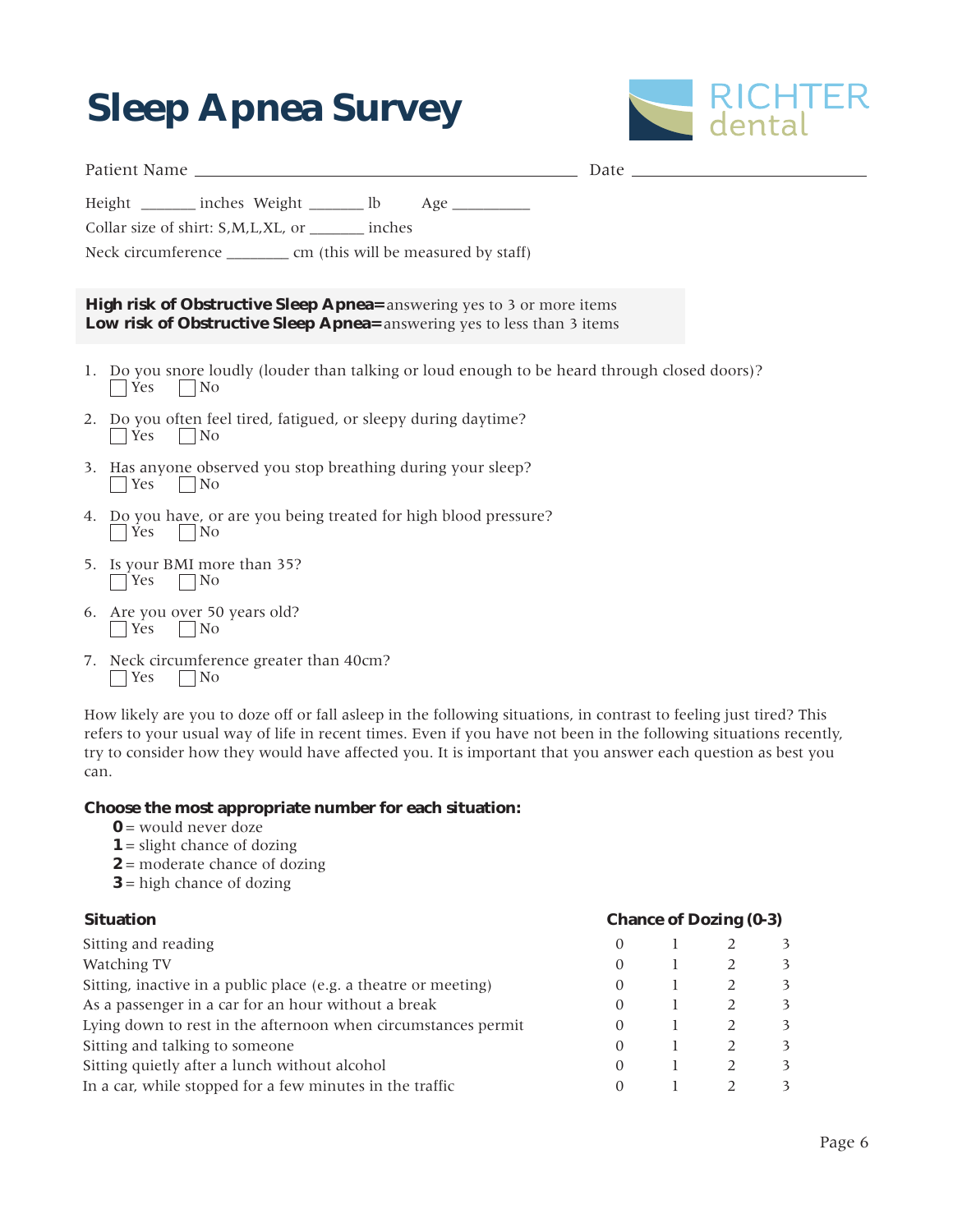## **Notice of Privacy Practices**



### **This notice describes how health information about you may be used and disclosed and how you can get access to this information.**

### **Please review it carefully. The privacy of your health information is important to us.**

### **OUR LEGAL DUTY**

We are required by applicable federal and state law to maintain the privacy of your health information. We are also required to give you this Notice about our privacy practices, our legal duties, and your rights concerning your health information. We must follow the privacy practices that are described in this Notice while it is in effect. This Notice takes effect  $\frac{1}{\sqrt{1-\frac{1}{n}}}$ and will remain in effect until we replace it.

We reserve the right to change our privacy practices and the terms of this Notice at any time, provided such changes are permitted by applicable law. We reserve the right to make the changes in our privacy practices and the new terms of our Notice effective for all health information that we maintain, including health information we created or received before we made the changes. Before we make significant changes in our privacy practices, we will change this Notice and make the new Notice available upon request.

You may request a copy of our Notice at any time. For more information about our privacy practices, or for additional copies of this Notice, please contact us: Richter Dental, call 219.769.4600, email nrichter@richterdental.com, or mail 8750 Broadway, Suite D, Merrillville, Indiana 46410.

### **Uses and Disclosures of Health Information**

We use and disclose health information about your treatment, payment, and healthcare operations. For example:

**TREATMENT:** We may use or disclose your health information to a physician or other healthcare provider providing treatment to you.

**PAYMENT:** We may use and disclose your health information to obtain payment for services we provide to you.

**HEALTHCARE OPERATIONS:** We may use and disclose your health information in connection with our healthcare operations. Healthcare operations include quality assessment and improvement activities, reviewing the competence or qualifications of healthcare professionals, evaluating practitioner, and provider performance, conducting training programs, accreditation, certification, licensing or credentialing activities.

**YOUR AUTHORIZATION:** In addition to our use of your health information for treatment, payment or healthcare operations, you may give us written authorization to use your health information or to disclose it to anyone for any purpose. If you give us authorization, you may revoke it in writing at any time. Your revocation will not affect any use or disclosures permitted by your authorization while it was in effect. Unless you give us a written authorization, we cannot use or disclose your health information for any reason except those described in this Notice.

**TO YOUR FAMILY AND FRIENDS:** We must disclose your health information to you, as described in the Patient Rights section of this Notice. We may disclose your health information to a family member, friend, or other person, to the extent necessary to help with your healthcare or payment for your healthcare, but only if you agree that we may do so.

**PERSONS INVOLVED IN CARE:** We may use or disclose health information to notify, or assist in the notification of (including identifying or locating) a family member, your personal representative or another person responsible for your care, of your location, your general condition, or death. If you are present, then prior to use or disclosure of your health information, we will provide you with an opportunity to object to such uses or disclosures. In the event of your incapacity or emergency circumstances, we will disclose health information based on a determination using our professional judgment disclosing only health information that is directly relevant to the person's involvement in your healthcare. We will also use our professional judgment and our experience with common practice to make reasonable inferences of your best interest in allowing a person to pick up filled prescriptions, medical supplies, x-rays, or other similar forms of health information.

#### **MARKETING HEALTH-RELATED SERVICES:**

We will not use your health information for marketing communications without your written authorization.

**REQUIRED BY LAW:** We may use or disclose your health information when we are required to do so by law.

**ABUSE OR NEGLECT:** We may disclose your health information to appropriate authorities if we reasonably believe that you are a possible victim of abuse, neglect, or domestic violence or the possible victim of other crimes. We may disclose your health information to the extent necessary to avert a serious threat to your health or safety of the health safety of others.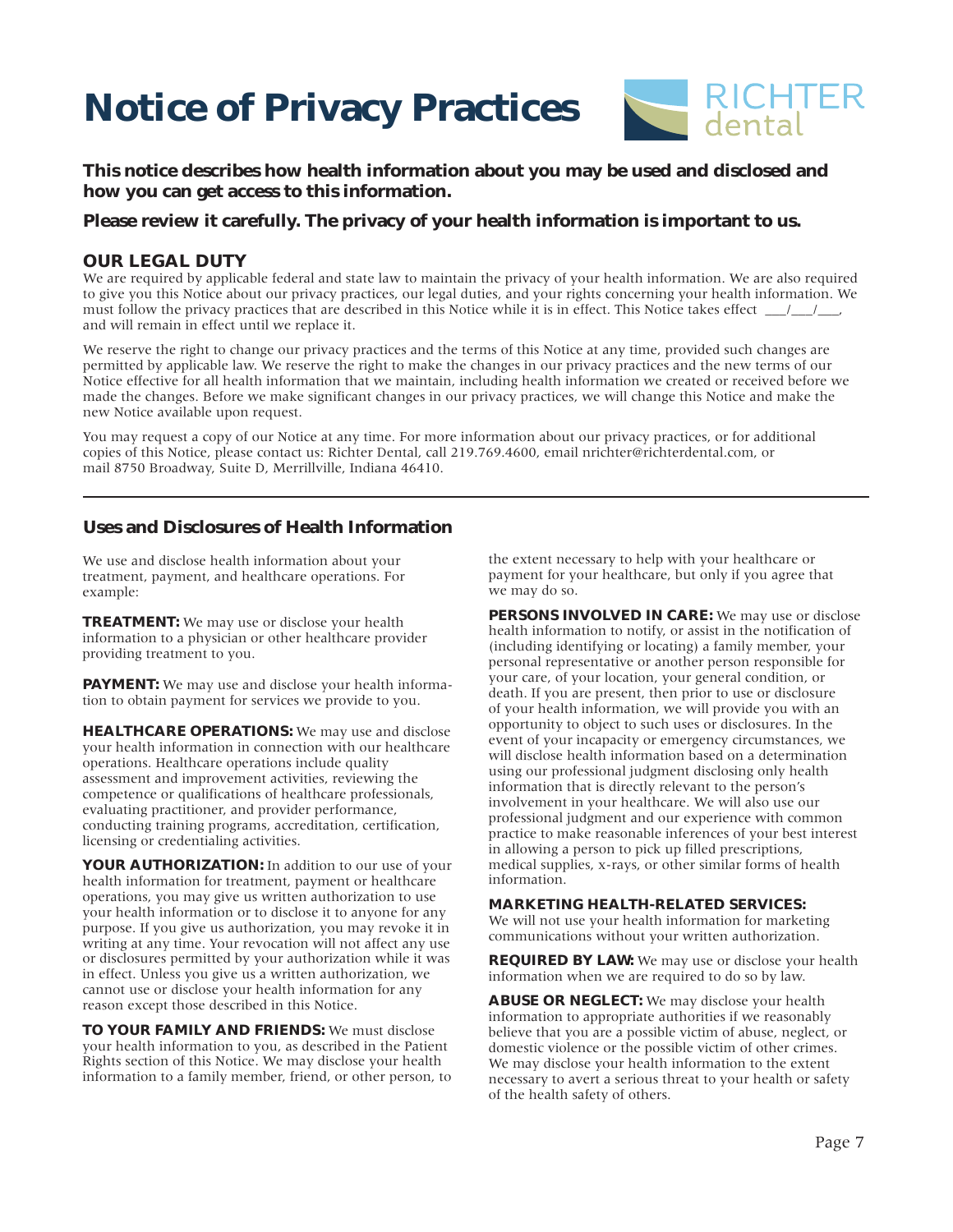### **Acknowledgement of Receipt of Notice of Privacy Practices**



*You may refuse to sign this Acknowledgement*

 $I, \quad \overline{\phantom{I}}$ 

Please Print Name

have received a copy of this office's Notice of Privacy Practices.

Signature Date

### **FOR OFFICE USE ONLY**

We attempted to obtain written acknowledgement of receipt of our Notice of Privacy Practices, but acknowledgement could not be obtained because:

 $\Box$  Individual refused to sign

Communications barriers prohibited obtaining the acknowledgement

 $\Box$  An emergency situation prevented us from obtaining acknowledgement

 $\Box$  Other (please specify)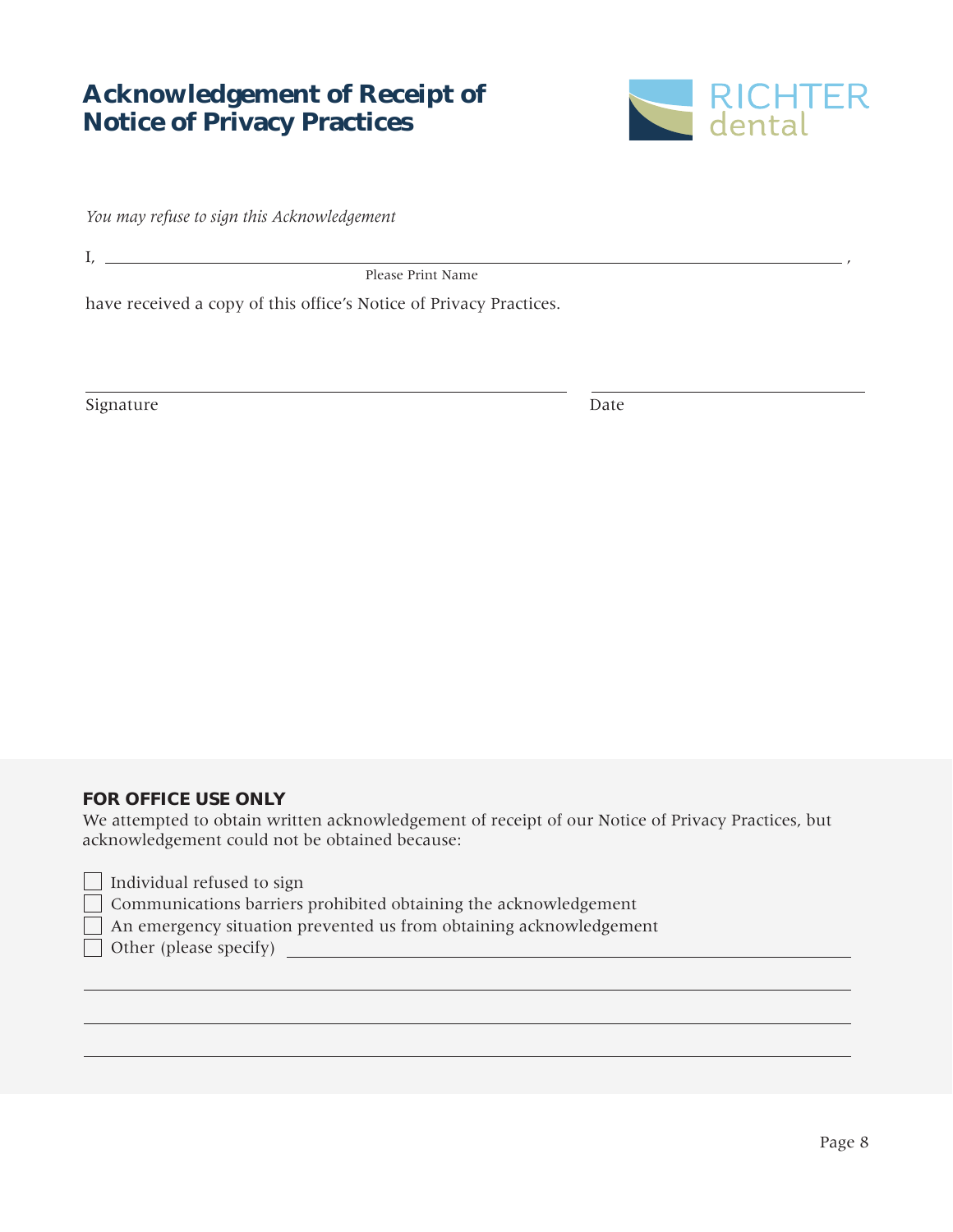### **Financial Policy of Richter Dental**



Thank you for choosing our office as your dental healthcare provider. We are committed to providing you with the highest quality lifetime dental care, so that you may attain optimum oral health.

### **Patients with dental insurance**

As a courtesy to you, our office will gladly submit to your insurance. We are able to bill to all traditional, indemnity insurance plans, and PPO (Out of Network). We do not accept DMO or DPO plans (Dental Maintenance or Dental Provider Organizations). Under these plans, there is NO COVERAGE when treatment is rendered by a non-participating dentist. Please check your type of plan carefully.

### **Payments**

We accept cash, check, VISA, MasterCard, and Discover. Outside financing is available upon request and approval. Payment of your "estimated" portion is due at the time services are rendered, such as your annual deductible and/or percentage of the treatment not covered by insurance. As a courtesy, we will gladly contact your insurance in order to provide a complimentary benefits check. However, despite this, we cannot guarantee the payment of insurance benefits nor can we provide 100% accuracy of this estimated amount since many factors are involved that determine the actual payment of benefits once submitted and processed by your insurance. Keep in mind that many insurance companies base their quoted percentage of coverage (i.e. 100%, 80%, 50%, etc.) on their own fee schedule, and not our office's actual fees, which may result in a balance due higher than expected. Should an outstanding balance due result after your insurance company processes your claim, you will then be sent a statement. Payment in full is due by the due date printed on the statement. If you should need special payment arrangements, contact our office immediately to discuss your options. If a credit balance should result after insurance processes your claim, a refund will be issued.

### **Unpaid insurance claims**

All dental services rendered, whether or not covered by insurance, are ultimately the financial responsibility of the account holder. We will give your insurance company 60 days to remit payment. If there is still no payment after this time, in order to keep your account current, you will be financially responsible for 100% of the outstanding insurance claim. A statement will be sent to you, and payment in full will be due on the due date printed on the statement. It is the responsibility of the account holder to follow up with their own insurance company regarding the non-payment of a claim. Should our office eventually receive a payment from your insurance after it has been paid by you, a refund will be issued.

### **Past-due accounts**

If payment is not received by the due date printed on the statement, then your account is considered "past due". If the balance is still unpaid after 90 days, the account will be turned over for further collection action. If an account is turned over to our collection agency and/our attorney for collection, the account holder will be responsible for ALL attorney and/or collection fees that this office incurs while attempting to collect on the unpaid balance, as well as a late charge of 1.5% on the balance then unpaid and owed will be assessed each month (if allowed by law). These collection fees will be added to the outstanding portion of the account, and will also become the financial responsibility of the account holder.

### **Patients without dental insurance**

Payment in full is expected at the time services are rendered. We accept cash, check, VISA, MasterCard, and Discover.

### **Please note that a fee of \$75 will be assessed for cancelled appointments.**

*Richter dental reserves the right to update and make changes to the above stated office policies at any time without prior*  notification. By signing below I verify that I completely understand, agree, and accept the policies outlined above. I further *acknowledge that I am responsible for all dental service rendered me and my dependents (if applicable).*

| Patient Name (print): .      | Date:                    |
|------------------------------|--------------------------|
| Responsible Party Signature: | Relationship to Patient: |
|                              |                          |